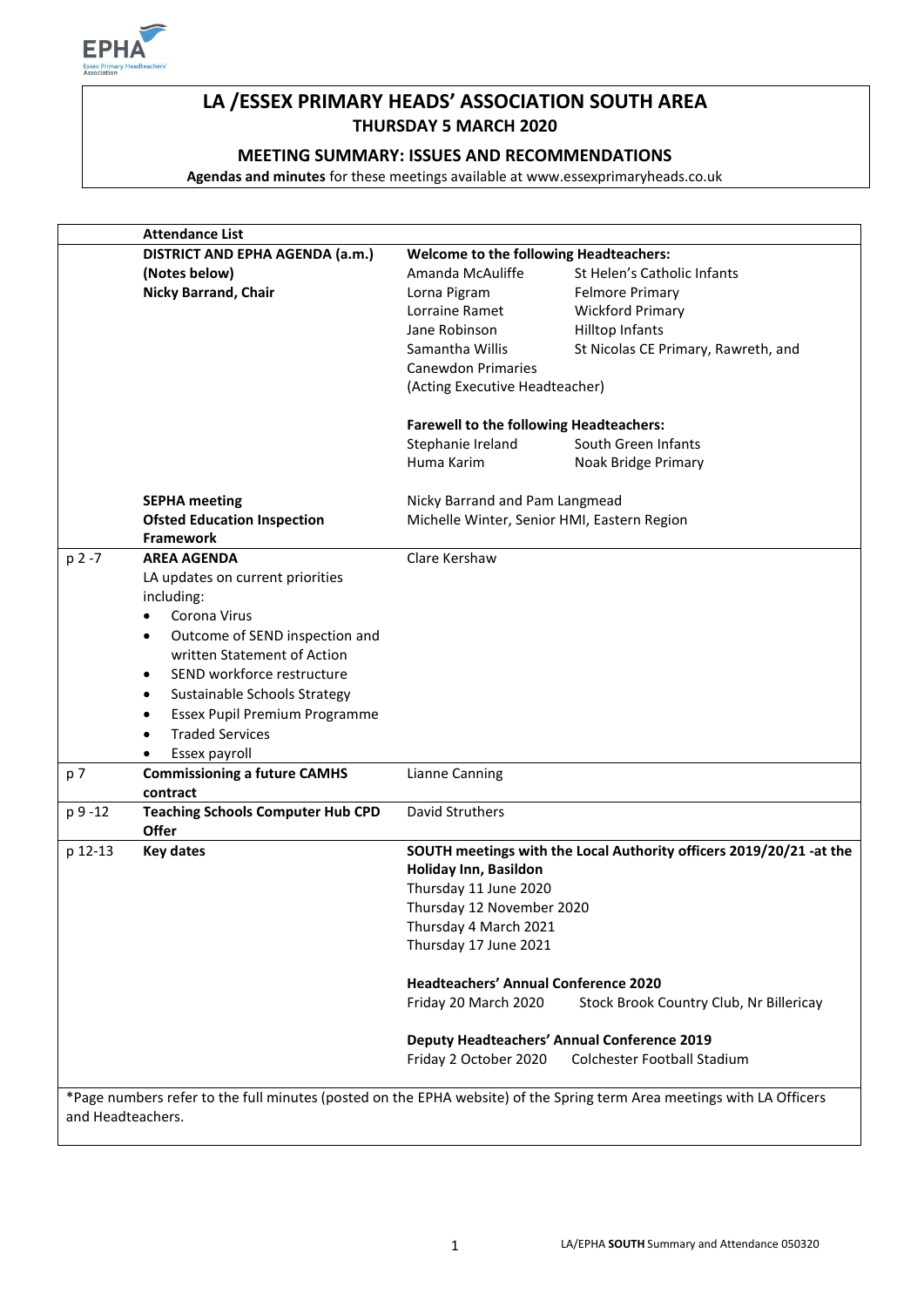

# **LA /ESSEX PRIMARY HEADS' ASSOCIATION SOUTH AREA DISTRICT AND AREA MEETING**

# **Thursday 5 March 2020**

# **Attendance**

| Basildon/Billericay/Wickford |                                        | Rochford/Rayleigh/Castle Point/Canvey Island |                                     |
|------------------------------|----------------------------------------|----------------------------------------------|-------------------------------------|
| Gareth Allen                 | Millhouse Primary                      | John Archer                                  | Westwood Academy                    |
| Nicky Barrand                | <b>Cherry Tree Primary</b>             | Jen Burdett                                  | <b>Great Wakering Primary</b>       |
| Liz Benjeddi                 | South Green Juniors                    | Sue Clarke                                   | <b>Barling Magna Primary</b>        |
| Julie Braithwaite            | Lincewood Primary                      | Emma Dawson                                  | <b>Thundersley Primary</b>          |
| Sharon Branch                | Sunnymede Juniors                      | <b>Richard Green</b>                         | Grove Wood Primary                  |
| Luke Bulpett                 | <b>Brightside Primary</b>              | Robin Goodier                                | Holt farm Infants                   |
| Nicola Coggin                | <b>Briscoe Primary</b>                 | <b>Travis Martinson</b>                      | <b>William Read Primary</b>         |
| <b>Tracy Dennis</b>          | <b>Ryedene Primary</b>                 | Lou Nelson                                   | Down Hall Primary                   |
| Donna Dry                    | <b>Bardfield Primary</b>               | Paul Parascandolo                            | Our Lady of Ransom Catholic Primary |
| Melissa Eades                | Sunnymede Infants                      | Nikki Patterson                              | St Teresa's Catholic Primary        |
| Maggie Elfenich              | <b>Grange Primary</b>                  | Sam Proctor                                  | Hadleigh Infants & Nursery          |
| Jo Farrow                    | <b>Greensted Infants &amp; Nursery</b> | Kath Samsom                                  | <b>Wyburns Primary</b>              |
| Jude Gibbon                  | <b>Ghyllgrove Primary</b>              | <b>Gary Soars</b>                            | <b>Edward Francis Primary</b>       |
| Kerry Greary                 | The Phoenix Primary                    | Catherine Stalham                            | <b>Winter Gardens Primary</b>       |
| Annie Griffin                | North Crescent Primary                 | Sarah Warnes                                 | Jotmans Hall Primary                |
| Kelly Hamilton               | Fairhouse Primary                      | Samantha Willis                              | Canewdon & St Nicholas Primaries    |
| Lisa Patient                 | Noak Bridge Primary                    |                                              |                                     |
| Harriet Phelps-Knights       | Janet Duke Primary                     | <b>Brentwood</b>                             |                                     |
| Damian Pye                   | <b>Great Berry Primary</b>             | Clare Branton                                | Willowbrook Primary                 |
| Lorraine Ramet               | <b>Wickford Primary</b>                | Nera Butcher                                 | <b>Hogarth Primary</b>              |
| Angela Russell               | St Anne Line Catholic Infants          | Andrea Farrant                               | <b>Blackmore Primary</b>            |
| Sarah Sloper                 | Rettendon Primary                      | <b>Wayne Harris</b>                          | Long Ridings Primary                |
| Gemma Smith                  | St Margaret's, Bowers                  | Shelagh Harvey                               | Ingatestone Infants                 |
| Veronica Wallace             | Kingswood Primary                      | Caroline L'Estrange                          | St Thomas of Canterbury Infants     |
|                              |                                        | Sarah Meacher                                | <b>Holly Trees Primary</b>          |
|                              |                                        | Dean Moran                                   | St Thomas of Canterbury Juniors     |
| In Attendance                |                                        | Ingrid Nicholson                             | Doddinghurst Infants                |
| Pam Langmead                 | <b>EPHA Professional Officer</b>       | Matt O'Grady                                 | West Horndon Primary                |
| Michelle Winter              | Ofsted                                 | Sally Taggart                                | St Mary's CE Primary, Shenfield     |
| Martyn Clarke                | Parkwood Academy                       |                                              |                                     |
| Sarah Sloper                 | Rettendon Primary                      |                                              |                                     |
| David Struthers              | SETSA                                  |                                              |                                     |
|                              |                                        | <b>Apologies</b>                             |                                     |
| <b>LA Officers</b>           |                                        | Amanda McAuliffe                             | St Helen's Catholic Infants         |
| Clare Kershaw                | <b>Director of Education</b>           |                                              |                                     |
| Lisa Fergus                  | Assistant Director, South              |                                              |                                     |
| Maz Norman                   | Head of EY and Education, South        |                                              |                                     |
| Hilary Luckman               | <b>School Effectiveness Partner</b>    |                                              |                                     |
| Vicki Webber                 | <b>School Effectiveness Partner</b>    |                                              |                                     |
| Melanie Clapton              | School Effectiveness Partner           |                                              |                                     |
| Lianne Canning               | ECC                                    |                                              |                                     |
| Jenny White                  | <b>ECC Attendance</b>                  |                                              |                                     |

Note: If your attendance or apologies have not been noted please contact the EPHA Professional Officer at [pam@langmead.me.uk](mailto:pam@langmead.me.uk) for amendment.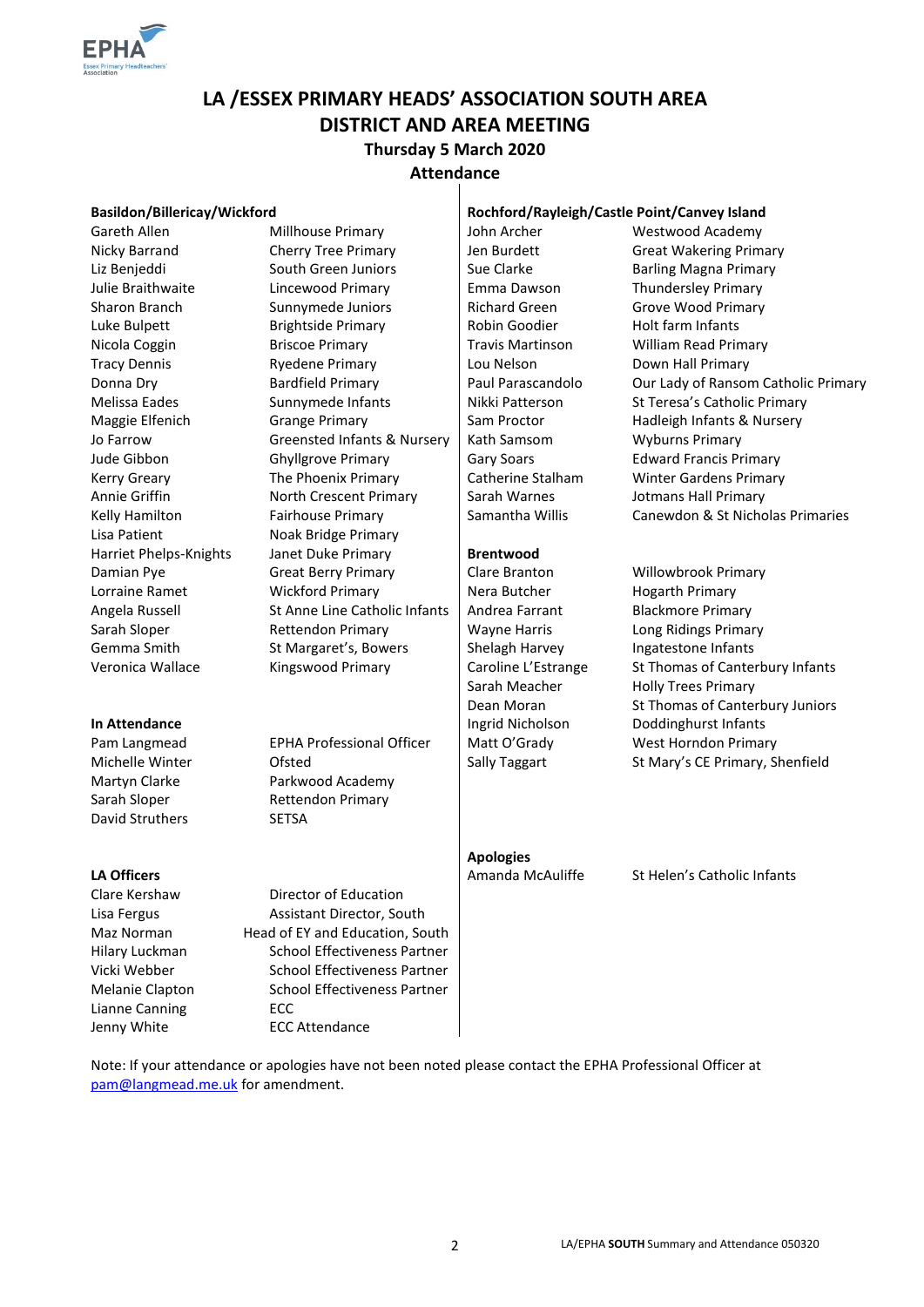

# **SOUTH EPHA AREA MEETING MINUTES 5 March 2020**

# **1. WELCOME**

Nicky Barrand, the South Area Chair, welcomed headteachers to the meeting.

# **Welcome to the following Headteachers:**

| Amanda McAuliffe | St Helen's Catholic Infants                            |
|------------------|--------------------------------------------------------|
| Lorna Pigram     | <b>Felmore Primary</b>                                 |
| Lorraine Ramet   | <b>Wickford Primary</b>                                |
| Jane Robinson    | Hilltop Infants                                        |
| Samantha Willis  | St Nicolas CE Primary, Rawreth, and Canewdon Primaries |
|                  | (Acting Executive Headteacher)                         |

# **Farewell to the following Headteachers:**

| Stephanie Ireland | South Green Infants |
|-------------------|---------------------|
| Huma Karim        | Noak Bridge Primary |

Harriet Phelps-Knights read out a statement from Huma Karim, explaining that she is leaving headship as a result of illness and thanking South colleagues and EPHA for their support over the years.

#### **2. SOUTH EPHA MEETING**

**a) The Spring term EPHA newsletter** was circulated to headteachers at the meeting - this can also be found on the Newsletter page of the EPHA website [www.essexprimaryheads.co.uk.](http://www.essexprimaryheads.co.uk/)

# **b) Equality Act training**

Following the success of the training on pupil exclusions, led by barrister Tanya Callman, EPHA has organised training on the Equality Act. There is one remaining date available on Monday 16<sup>th</sup> March. The cost will be £60 per attendee, and EPHA is subsidising this training. To book a place please contact the EPHA Professional Officer at pam@langmead.me.uk

# **c) Essex Schools Broadband**

A reminder that Schools Broadband Service will cease on 31st March 2019. This is when the existing contract with DUCL will end and new suppliers will need to take over your broadband service.

# **d) POWER**

The POWER project is a targeted early intervention project working across Southend, Essex and Thurrock (SET). POWER practitioners offer direct support to children and young people aged 8-13 and their parent/carers to help them develop ways of coping with challenging situations at home, school and in their local communities. POWER also seeks to support schools to develop effective methods to enable children and young people to be successful in school. Typically, the children and young people POWER seeks to help will be struggling to engage at school, may be truanting internally and will have had contact with or be known to the police, perhaps as a victim or a witness. However, they will not yet have been criminalised (i.e. they will not have been charged for an offence). Children and young people who are already being supported by Social Care, EWMHS or the Youth Offending Service are not eligible for support from the POWER project.

# Contact

[Jethro.bogdanov@essex.gov.uk](mailto:Jethro.bogdanov@essex.gov.uk) [Frederick.vanheerden@essex.gov.uk](mailto:Frederick.vanheerden@essex.gov.uk) 03330 138926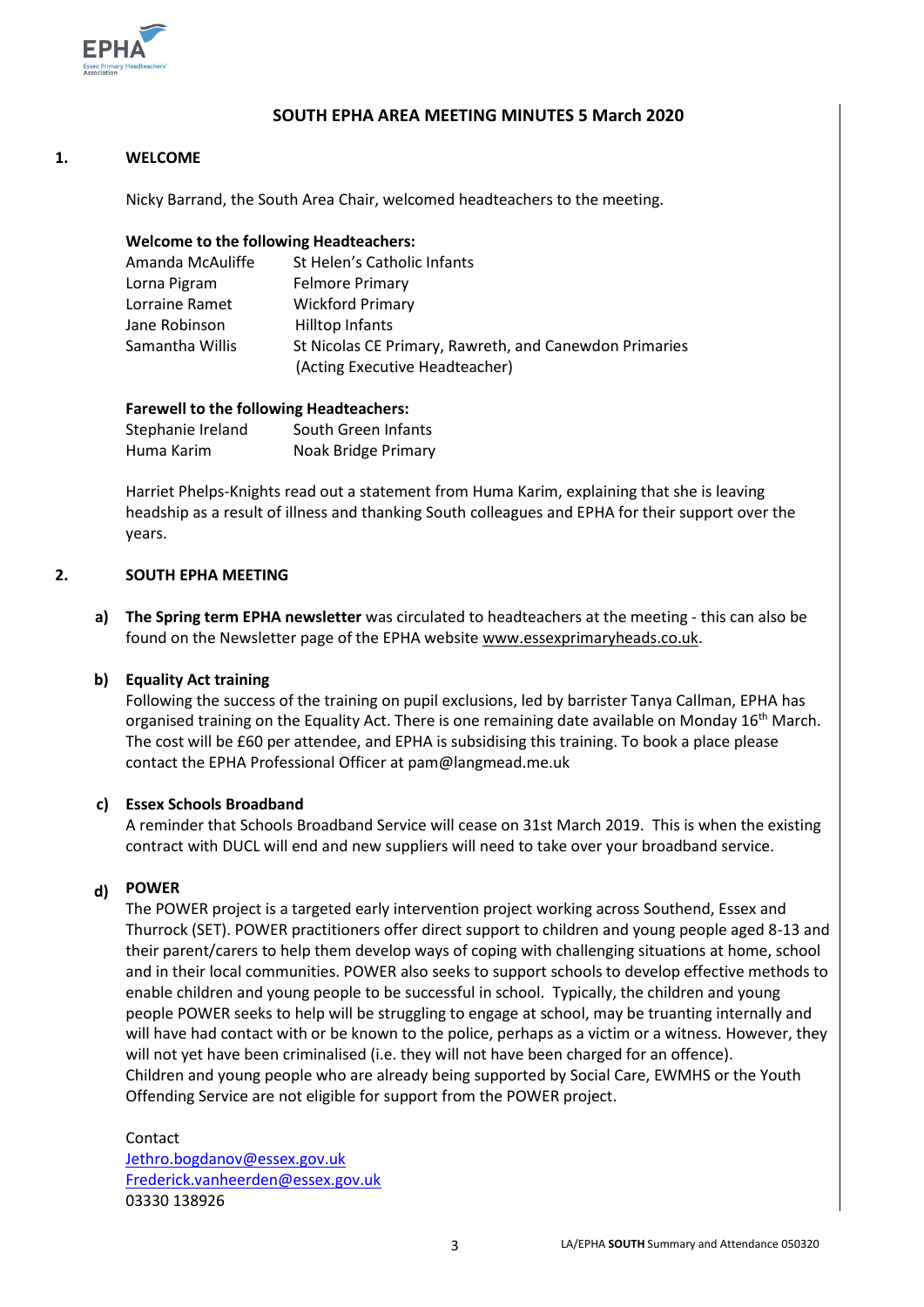

# **3. THE OFSTED EDUCATION INSPECTION FRAMEWORK**

Michelle Winter, Senior HMI for the East of England, was welcomed to the meeting. She reminded headteachers of the "case for change" in relation to the Ofsted Inspection Framework, set out last year in the spring term consultation.

Ofsted argued that:

- Accountability can divert from the real substance of education
- In the previous framework there was too much emphasis on performance data
- Teaching to the test leads to a narrow curriculum, with the greatest negative effect being on the most disadvantaged and least able children
- The Education Inspection Framework puts the curriculum at the heart of the inspection process.

Michelle confirmed that there is still a focus on outcomes and, in addition, the framework ensures:

- The curriculum is at the heart of inspection;
- There is no need for schools to produce progress and attainment data specifically for Ofsted;
- All pupils should have access to a high-quality education, challenging gaming and off-rolling.

She reminded the group of the new judgments: quality of education, personal development, behaviour and attitudes, leadership and management.

Michelle stressed that **Intent, Implementation and Impact** are Ofsted constructs and not a requirement for schools; these simply serve as a useful set of hangers to focus on. She emphasised that Ofsted does not expect schools to change their practice for inspection, but accepted that it is naïve to assume that schools won't take Ofsted into account when planning the curriculum and organisation of the school – Ofsted does think about the "unintended consequences" of the framework and guidance.

She stressed the importance of the pre-inspection call – an education focused conversation and a (shorter) planning discussion. The call will include a top level conversation about the intent of the school's curriculum:

- Context why are you doing what you do?
- Where you are with the curriculum.
- Outcomes (IDSR), complaints, the previous inspection report, the school website (including statutory policies).

| <b>Context and challenge</b>                                                                                 |                                                             |                                                 |  |  |  |
|--------------------------------------------------------------------------------------------------------------|-------------------------------------------------------------|-------------------------------------------------|--|--|--|
| The curriculum<br>How are leaders ensuring<br>and assuring appropriate<br>content choices and<br>sequencing? | Progress since the<br>previous inspection                   | Behaviour and attitudes<br>Personal development |  |  |  |
|                                                                                                              | Subjects, year groups,<br>phases, including time<br>tabling |                                                 |  |  |  |

# **Section 5 inspection**

At least four deep dives: reading always included in primary inspections.

At least one other foundation subject (may be mathematics).

The deep dive subject must be on the curriculum – i.e. not personal development or careers, for example.

Ofsted will use published, validated data and top-level discussion. The subjects are agreed with the headteacher.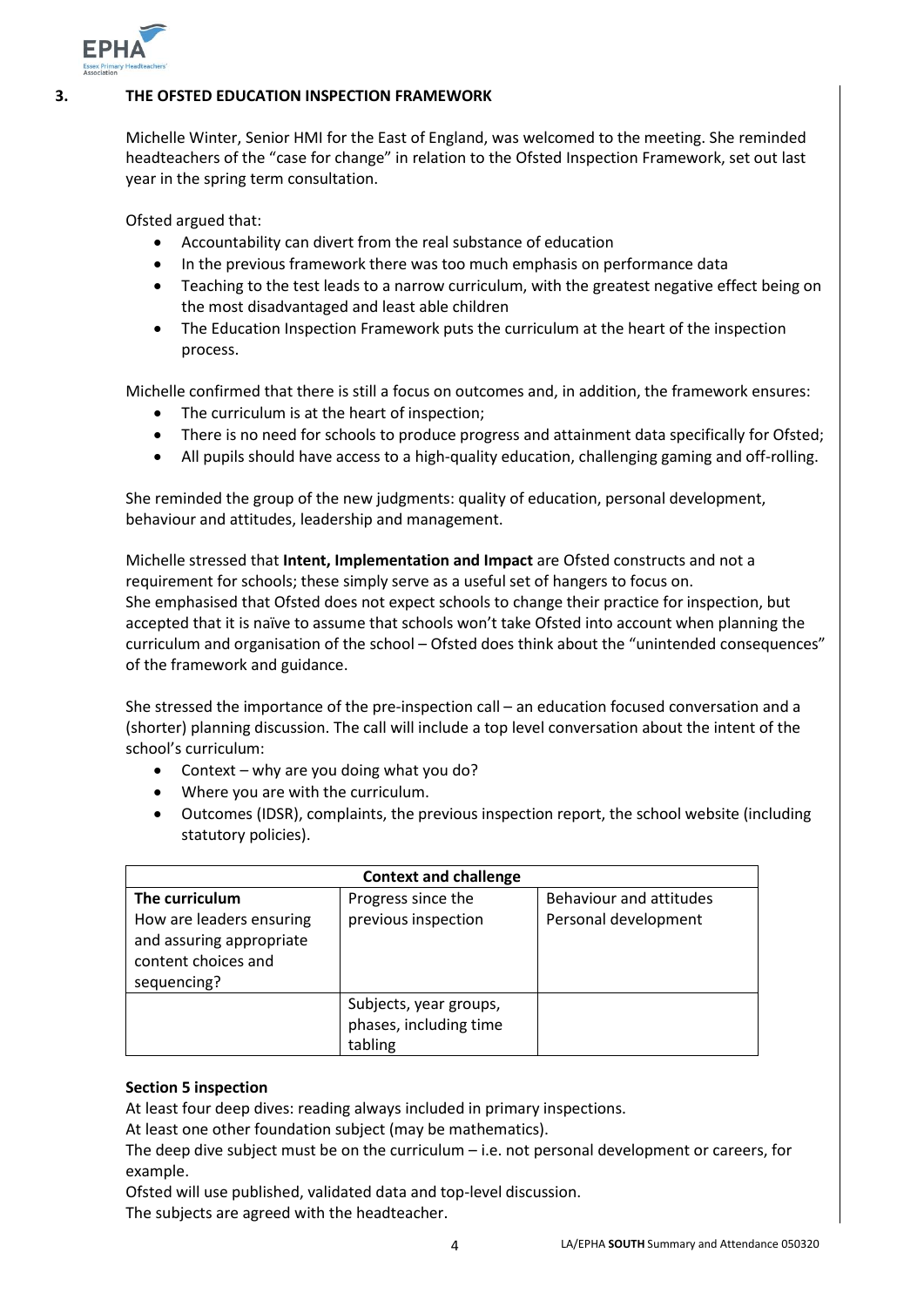

# **Inspection model for Quality of Education**

Top-level view --- deep dive --- bringing it together Including:

- Discussions with senior leaders
- Discussions with teachers
- Discussions with pupils wider discussions
- Scrutiny of pupils' work
- Discussions with curriculum leaders
- Visits to a connected sample of lessons

Michelle stressed that deep dives are not subject inspections. They are being used to find out if the school has a systemic approach to its curriculum delivery. For example, if there is a concern about subject knowledge during a deep dive, that could be tested within other subjects on Day 2 of inspection.

It was noted that subject leaders are feeling the pressure of the new framework. Michelle accepted that many primary schools don't have individual subject leads, but instead have curriculum teams or "curriculum communities". She noted that the lead inspector should and will be flexible in their approach. She argued that you can't expect someone who is new to a subject or inexperienced (such as a Recently Qualified Teacher) to be able to present to Ofsted, and that headteachers have the right to include other staff members in the subject leader discussions with inspectors. She confirmed that this message has gone out to Ofsted Inspectors (as recently as a conference the previous week.)

One headteacher asked how books were used as part of the deep dive evidence base, particularly early in a year, or where children have special or additional needs. Michelle stressed that is it up to the headteacher to tell the Lead Inspector where they will find the evidence for a deep dive.

One headteacher argued that this framework is particularly challenging – even unsuitable – for early years/infant schools, given the nature of the curriculum and child development at this age. Michelle noted that inspectors have been given training in early years inspection, and the framework has shifted away from separating out key stages.

Ofsted will consider the positive impact of leadership: how well to leaders develop their staff, and do leaders act with integrity.

Governance is a key part of inspection, and Ofsted need to ensure that they are talking to the right people within the hierarchy (e.g. within MATs). They will explore with governors:

- Vision, ethos and strategic leadership, including in relation to the curriculum;
- How governors hold school leaders to account;
- Financial performance;
- Statutory compliance.

One headteacher asked if Ofsted was inspecting a school's finances and, if so, who they would talk to. Michelle noted that may be talking to governors about finances, but would only investigate more closely (e.g. with the headteacher) if there are issues.

Ofsted has introduced a focus on off-rolling and unusual pupil movement, which it expects the school to be aware of. Off-rolling is referred to in paragraph 254. Michelle noted that it may not be illegal, but if a pattern has emerged such as an unusual number of children with SEN or eligible for Pupil Premium leaving the school at unusual times, this would be investigated further.

The consultation into whether or not "exempt" schools should be inspected in future has now closed, but Michelle noted that there is an appetite to include exempt schools that have been judged outstanding at previous inspection. Already around 20% of "outstanding" schools have been inspected, following a desk top risk assessment.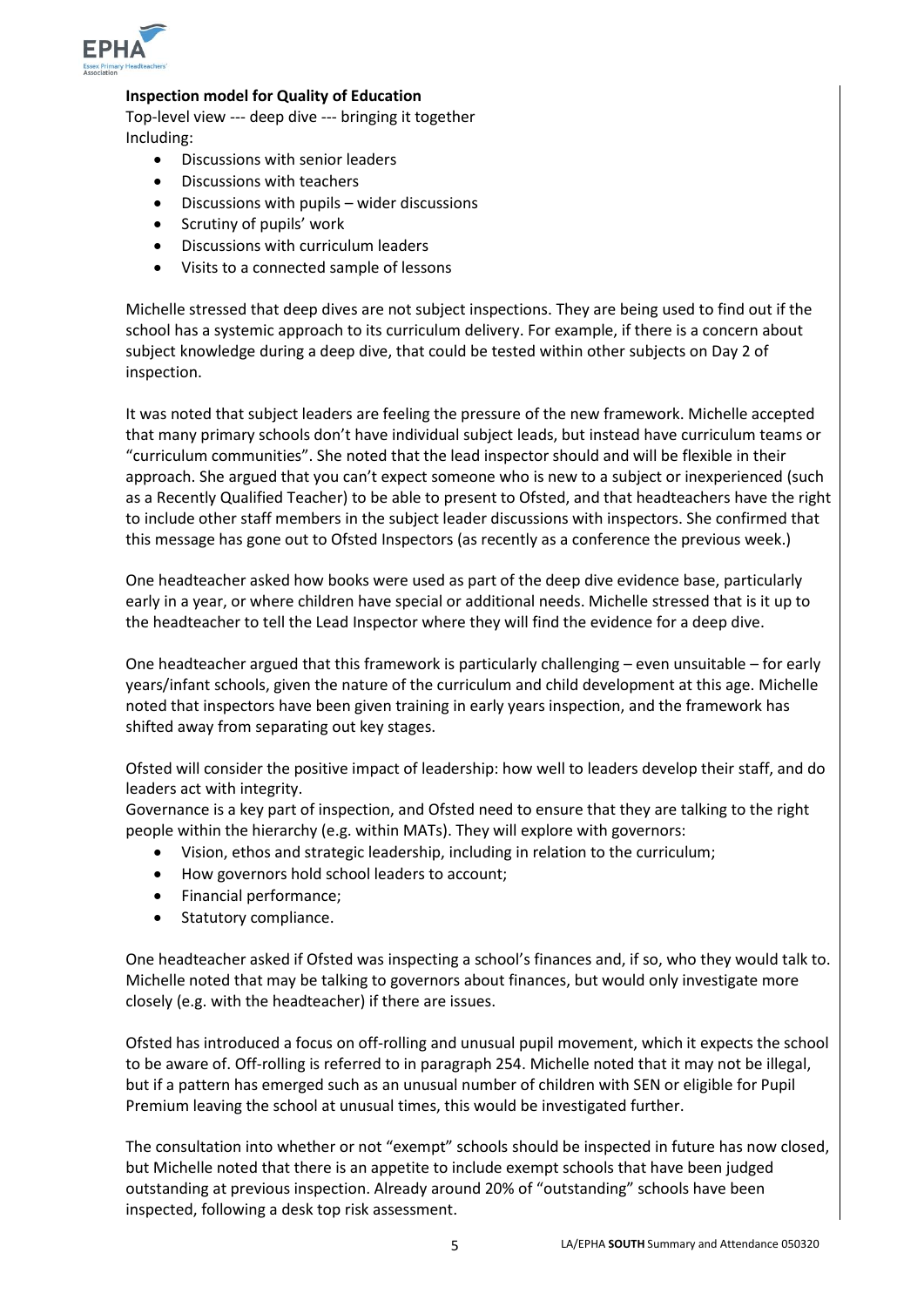

# **Ofsted reports**

The aim of the new style Ofsted report is to speak directly to parent, but they no longer include the detail that explains the judgements. Michelle noted that the feedback meeting at the end of inspection will be more detailed than previously, and it is important that staff and governors who attend the meeting ask questions so that they are clear about the inspection judgements. The report should reflect what is unique about a school, and school leaders and governors should be clear about this.

# **Section 8 inspection**

These were "short" inspections, now increased to 2 days (or 1 day with 2 inspectors, for most smaller-school section 8 inspections). The latter has some flexibility, though the norm in the East of England is for 1-day inspections with 2 inspectors.

There will be at least three curriculum deep dives, and consideration of the following points:

- i) Behaviour does the school have high expectations and an intolerance of bullying?
- ii) Gaming/ off-rolling schools should be prepared to provide a list of pupils who have left the school at unusual points in the year (particularly if to be home educated).
- iii) The extent to which the curriculum goes beyond the academic, particularly for disadvantaged children.
- iv) Staff workload, and protection from bullying and harassment.

# **Trends so far in the new framework**

Michelle noted that the proportion of good/outstanding schools remains broadly the same under the new framework – about 86% - but there has been has been some movement within that percentage (i.e. some schools going up or down). She stressed that feedback to Ofsted suggests that the new approach is broadly supportive and helpful.

# **Inspecting reading**

Michelle argued that this is essential to enable all children to access the curriculum and reiterated that all primary inspections will include a deep dive on reading and phonics. Ofsted in very specific about how phonics should be taught – not so much the scheme used, but the consistency and effectiveness. She reminded the group that there is a wide variation in young children's exposure to vocabulary, and schools often have to make up the deficit where children have been deprived of language acquisition. She explained that there are 7 criteria in a reading deep dive:

- Does the headteacher prioritise reading?
- Do staff foster a love of reading?
- Does the content and sequence of the phonics programme support pupils' progress avoiding a variety of methods – fidelity to a scheme is the best way for children to learn.
- Do reading books match the sounds that children know?
- Children are taught phonics from the start of Reception.
- Pupils who fall behind are supported to catch up quickly.
- Staff are experts in early reading.

Michelle stressed the need to ensure that teachers (and Learning Support Assistants) are sufficiently and regularly trained.

# **Safeguarding**

The approach to safeguarding remains broadly similar, including a check on the Single Central Record, and discussions with Designated Safeguarding Leads about the systems in place (including child protection files), which will be tested through discussions with staff and governors.

Michelle was thanked for attending the meeting and for delivering an informative and frank presentation and discussion.